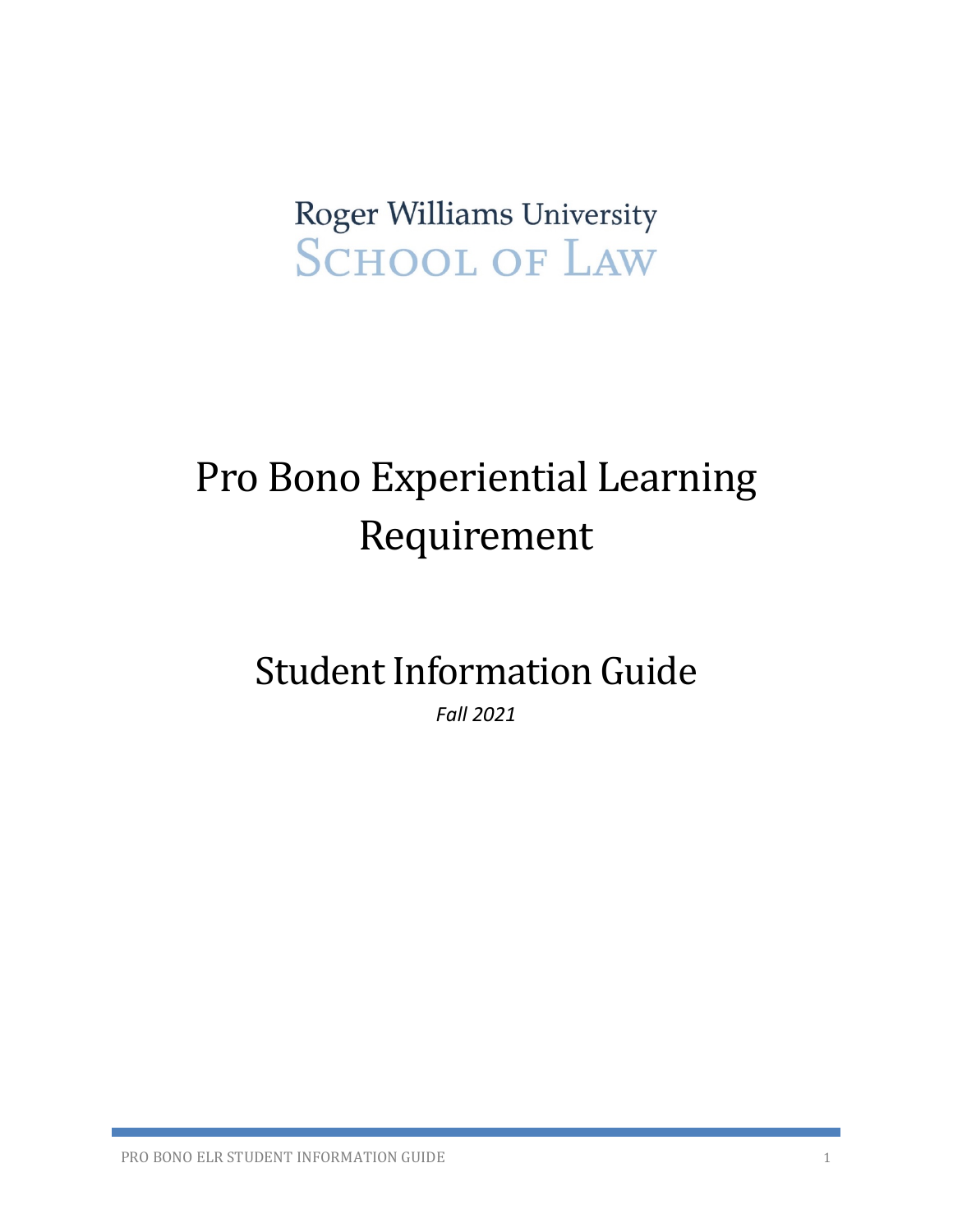# **Table of Contents**

Ξ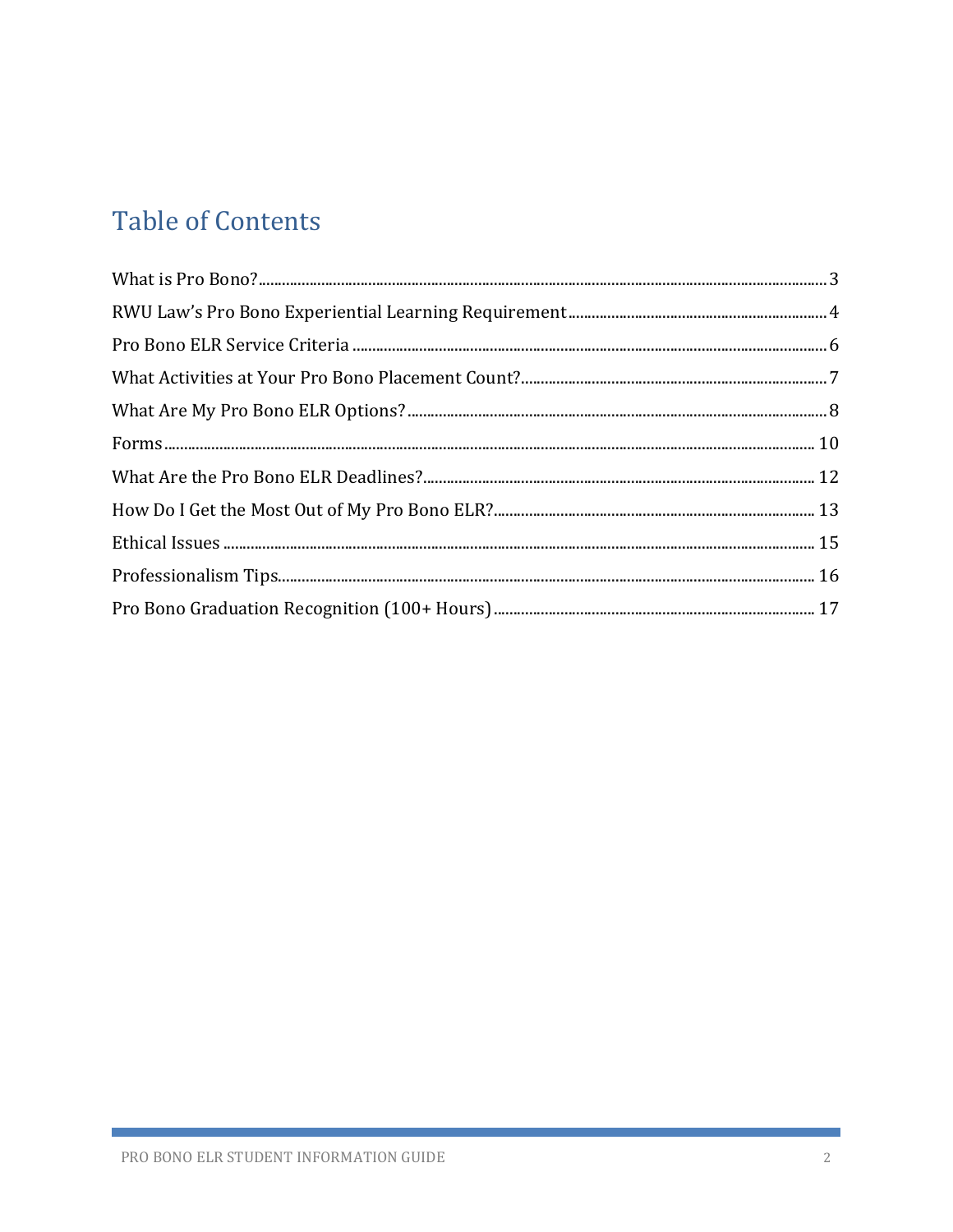### <span id="page-2-0"></span>What is Pro Bono?

The term pro bono is derived from the Latin phase, *pro bono publico*, which means "for the public good." In [the legal profession,](http://legalcareers.about.com/od/careerprofiles/tp/Legal-Profession-Rewards.htm) the term "pro bono" generally means to provide legal services free of charge.

Below is Rule 6.1 of the **[American Bar Association's Model Rules of Professional](http://www.abanet.org/cpr/mrpc/mrpc_toc.html)  [Conduct](http://www.abanet.org/cpr/mrpc/mrpc_toc.html)**, which outlines the obligation of attorneys to engage in pro bono.

*Every lawyer has a professional responsibility to provide legal services to those unable to pay. A lawyer should aspire to render at least (50) hours of pro bono publico legal services per year. In fulfilling this responsibility, the lawyer should:*

- *1. provide a substantial majority of the (50) hours of legal services without fee or expectation of fee to:*
	- *1) persons of limited means or*
	- *2) charitable, religious, civic, community, governmental and educational organizations in matters which are designed primarily to address the needs of persons of limited means; and*
- *2. provide any additional services through:*
	- *1) delivery of legal services at no fee or substantially reduced fee to individuals, groups or organizations seeking to secure or protect civil rights, civil liberties or public rights, or charitable, religious, civic, community, governmental and educational organizations in matters in furtherance of their organizational purposes, where the payment of standard legal fees would significantly deplete the organization's economic resources or would be otherwise inappropriate;*
	- *2) delivery of legal services at a substantially reduced fee to persons of limited means; or*
	- *3) participation in activities for improving the law, the legal system or the legal profession.*

*In addition, a lawyer should voluntarily contribute financial support to organizations that provide legal services to persons of limited means.*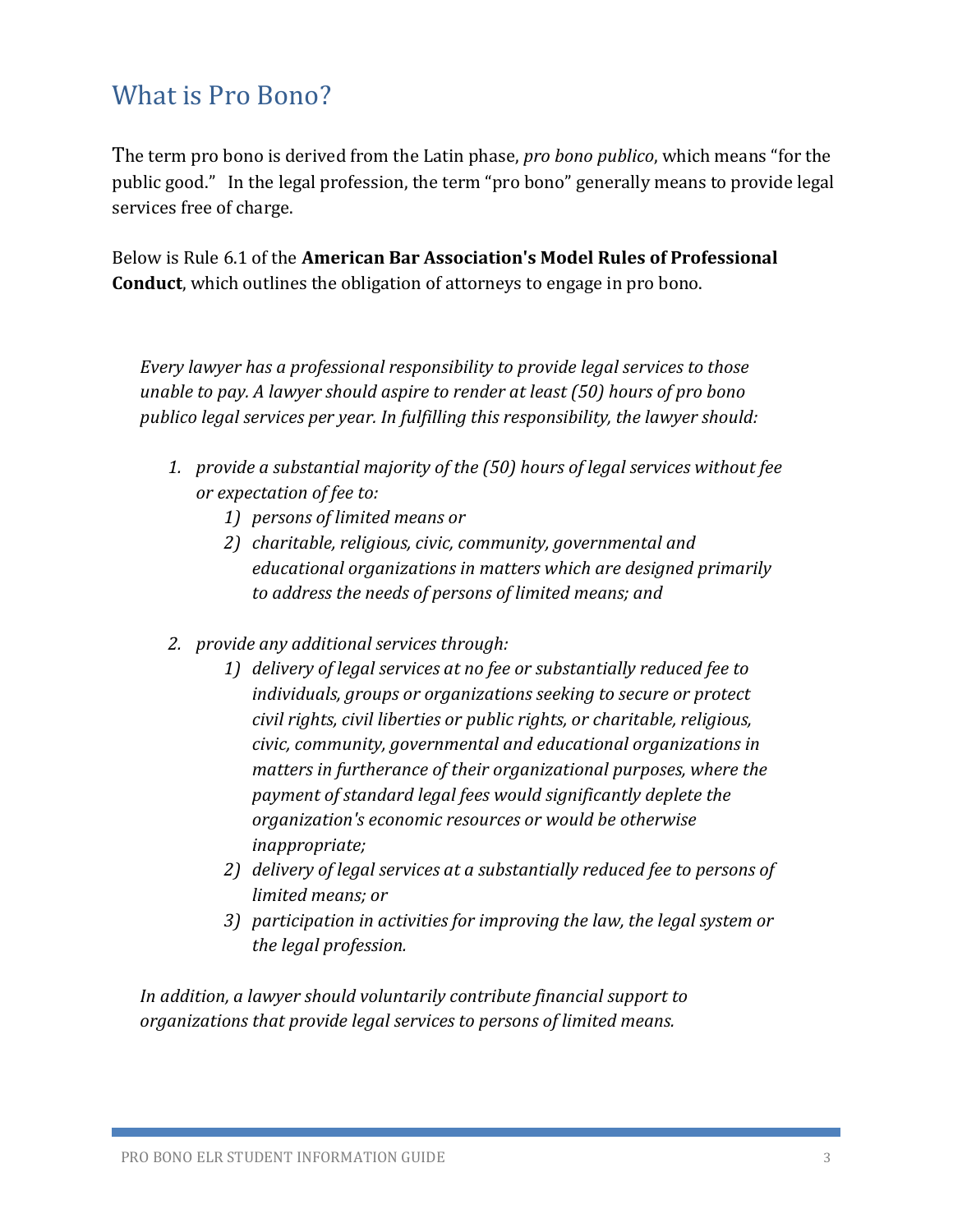# <span id="page-3-0"></span>RWU Law's Pro Bono Experiential Learning Requirement

*RWU Law's Learning Outcome 8: Public Service*

*Law students will be able to: a. Understand the responsibility of lawyers to improve access to the legal system b. Understand the professional responsibility to provide pro bono legal service in law practice.*

RWU Law's Pro Bono Experiential Learning Requirement ("Pro Bono ELR") is the primary mechanism for fulfilling Learning Outcome 8. The Pro Bono ELR is designed to instill in law students the value and habit of providing pro bono legal service to low-income communities while also providing students an opportunity to gain valuable practical legal skills. RWU Law's Pro Bono ELR requires every student to undertake 50 hours of pro bono legal service, as defined by ABA Model Rule 6.1, in order to graduate. Law students may not receive compensation or academic credit for their qualifying pro bono service and placements must be approved by the Associate Director of Pro Bono Programs.

At RWU Law, pro bono is defined as services provided without pay or academic credit in the following categories:

- Legal services to persons of limited means<sup>1</sup> or charitable, religious, civic, community, governmental and educational organizations in matters which are designed primarily to address the needs of persons of limited means.
- Legal services to individuals, groups or organizations seeking to secure or protect civil rights, civil liberties or public rights, or charitable, religious, civic, community, governmental and educational organizations in matters in furtherance of their organizational purposes, where the payment of standard legal fees would significantly deplete the organization's economic resources or would otherwise be inappropriate.
- Activities intended to improve access to the law, the legal system, or the legal profession.
- Any other legal services deemed by the Associate Director of Pro Bono Programs to benefit an underserved community, the state or federal court system, the state or federal government prosecution of criminal defendants, or other practices of law not engaged for economic profit.

 $\overline{\phantom{a}}$ 

<span id="page-3-1"></span><sup>&</sup>lt;sup>1</sup> Persons of "limited means" are those who qualify for participation in programs funded by the Legal Services Corporation (125% of the federal poverty guidelines) and those whose incomes and financial resources are slightly above the guidelines utilized by such programs but who, nevertheless, cannot afford counsel. See ABA Rule 6.1 Comment 3.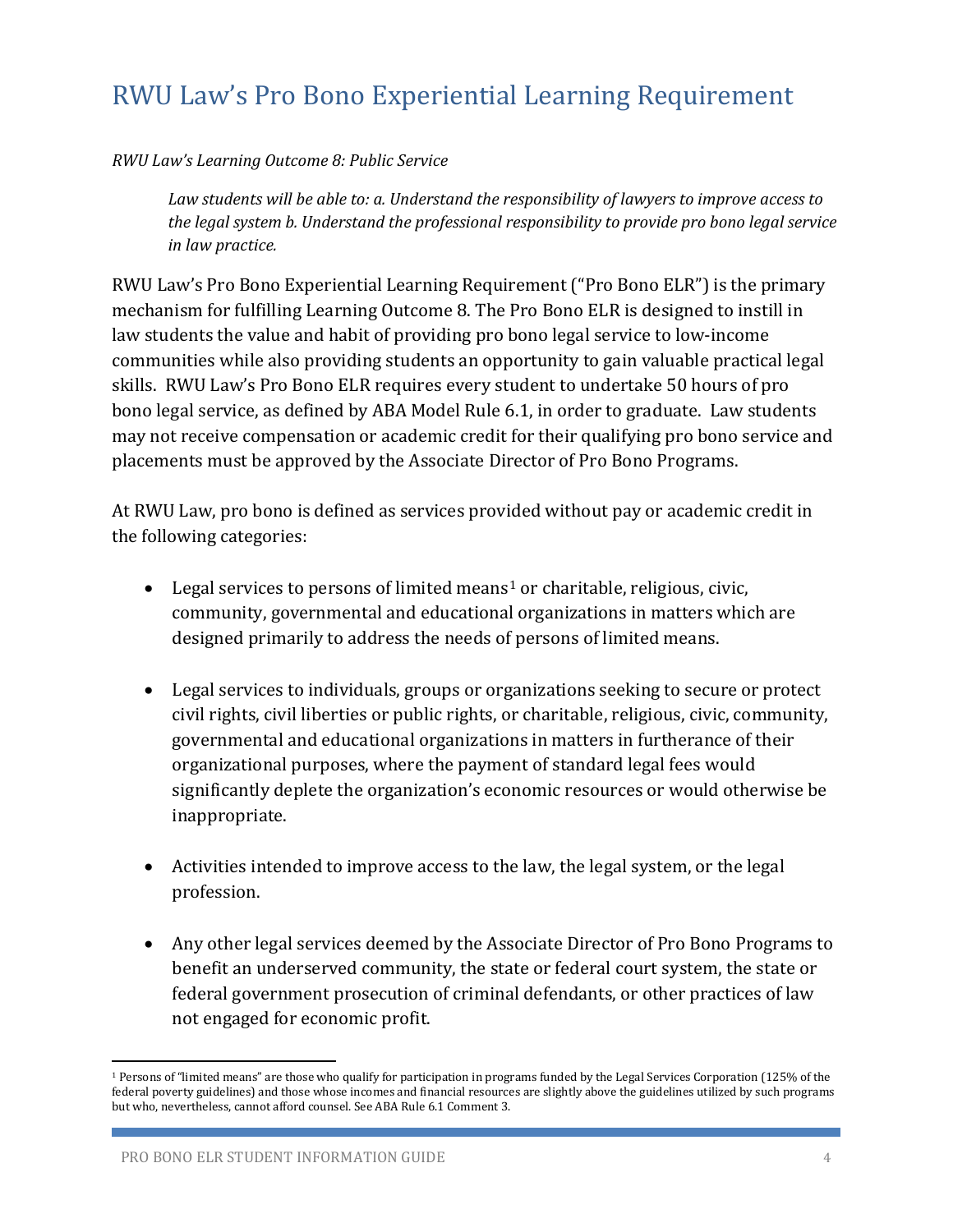Ξ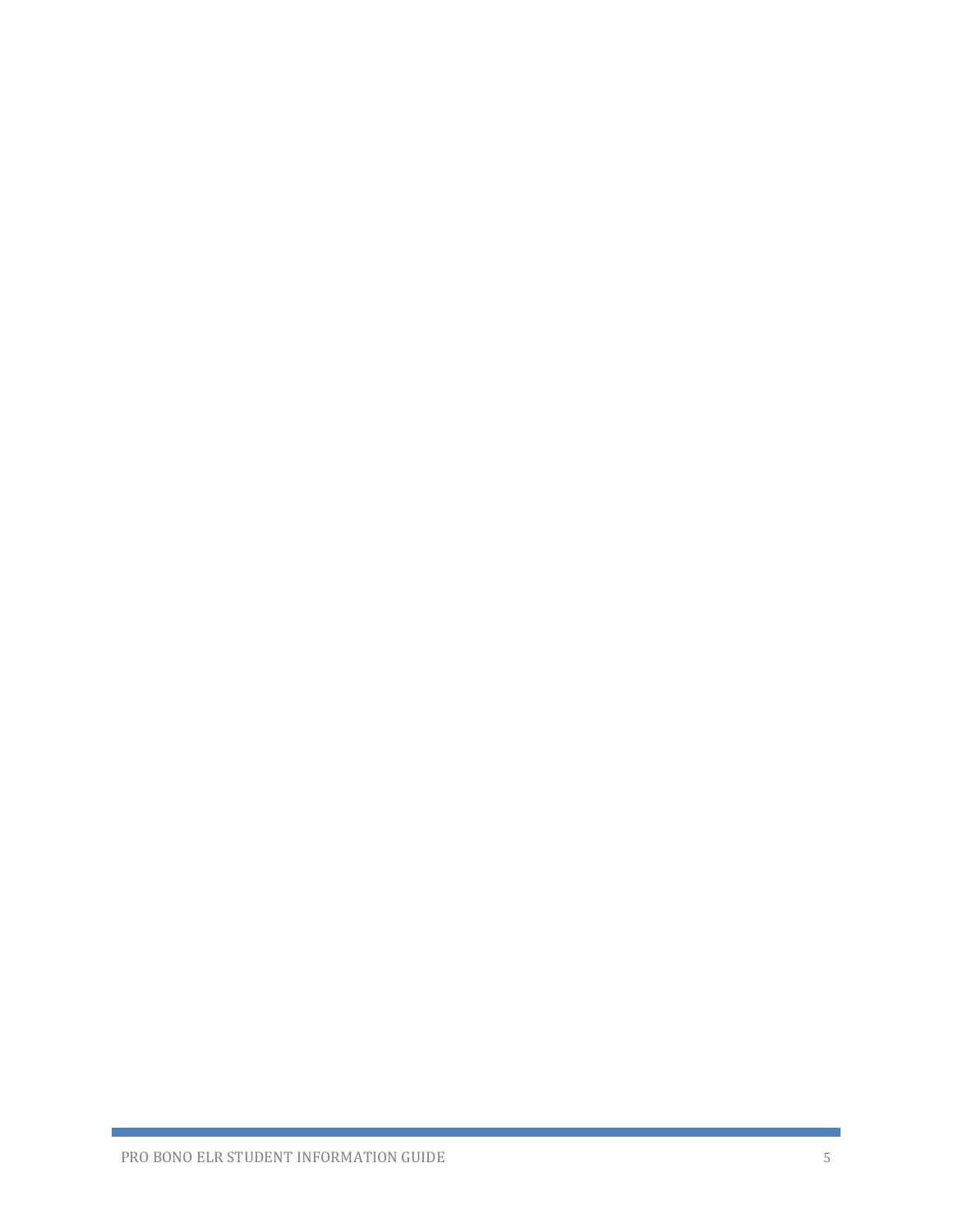# <span id="page-5-0"></span>Pro Bono ELR Service Criteria**[2](#page-5-1)**

In order to qualify for RWU Law's Pro Bono ELR, the pro bono service must be:

- law-related;
- with a qualifying organization, agency or project (see previous page)
- supervised by a licensed attorney or other qualified supervisor, as deemed by the Associate Director of Pro Bono Programs;
- without any compensation (no pay or stipends) $3$
- not for academic credit; and
- completed while the student is enrolled at the Law School.

#### **Quick look at pro bono service that does count:**

- Legal Services organization
- Public Defender
- Government legal service (civil or criminal)
- Public policy work supervised by an attorney
- RWU Law Pro Bono Collaborative Projects, including
- Alternative Spring Break
- Volunteer Income Tax Assistance (VITA)
- Pro bono service on matters where your supervising attorney has taken the case on a pro bono basis (not receiving any fee for the case) and you are not getting paid

#### **Quick look at pro bono service that does not count:**

- Community service that doesn't utilize your legal training, e.g., Habitat for Humanity construction, serving at a food pantry, etc.
- Political campaign work

 $\overline{a}$ 

- Mock trial coaching (unless the school is in a low-income community)
- Any service that does not have attorney supervision
- Any service or work done for which you receive compensation (including stipends)
- Externship hours or any service or work for which you are receiving academic credit for the hours. If you would like to provide pro bono service with an organization or agency where you have externed, you must wait until the following semester to begin to accrue your hours.

<span id="page-5-1"></span><sup>&</sup>lt;sup>2</sup> Please note Students are responsible for reviewing and complying with individual states' bar admissions requirements involving pro bono service. Currently, New York is the only state with a pro bono requirement. Pro bono hours that count toward fulfillment of RWU Law's graduation requirement may or may not count for state bar admission pro bono hours. You must carefully review the bar admissions requirements for each state to make sure your hours qualify. New York's rule, some helpful FAQs, and the New York Affidavit of Compliance can be found at: <http://www.nycourts.gov/attorneys/probono/baradmissionreqs.shtml>.

<span id="page-5-2"></span><sup>&</sup>lt;sup>3</sup> Students many not accept any pay or stipends. In very limited situations, parking reimbursements offered by an employer may be permitted upon the prior approval of the Associate Director of Pro Bono Program, Suzanne Harrington-Steppen. Please contact her directly at [sharrington-steppen@rwu.edu](mailto:sharrington-steppen@rwu.edu).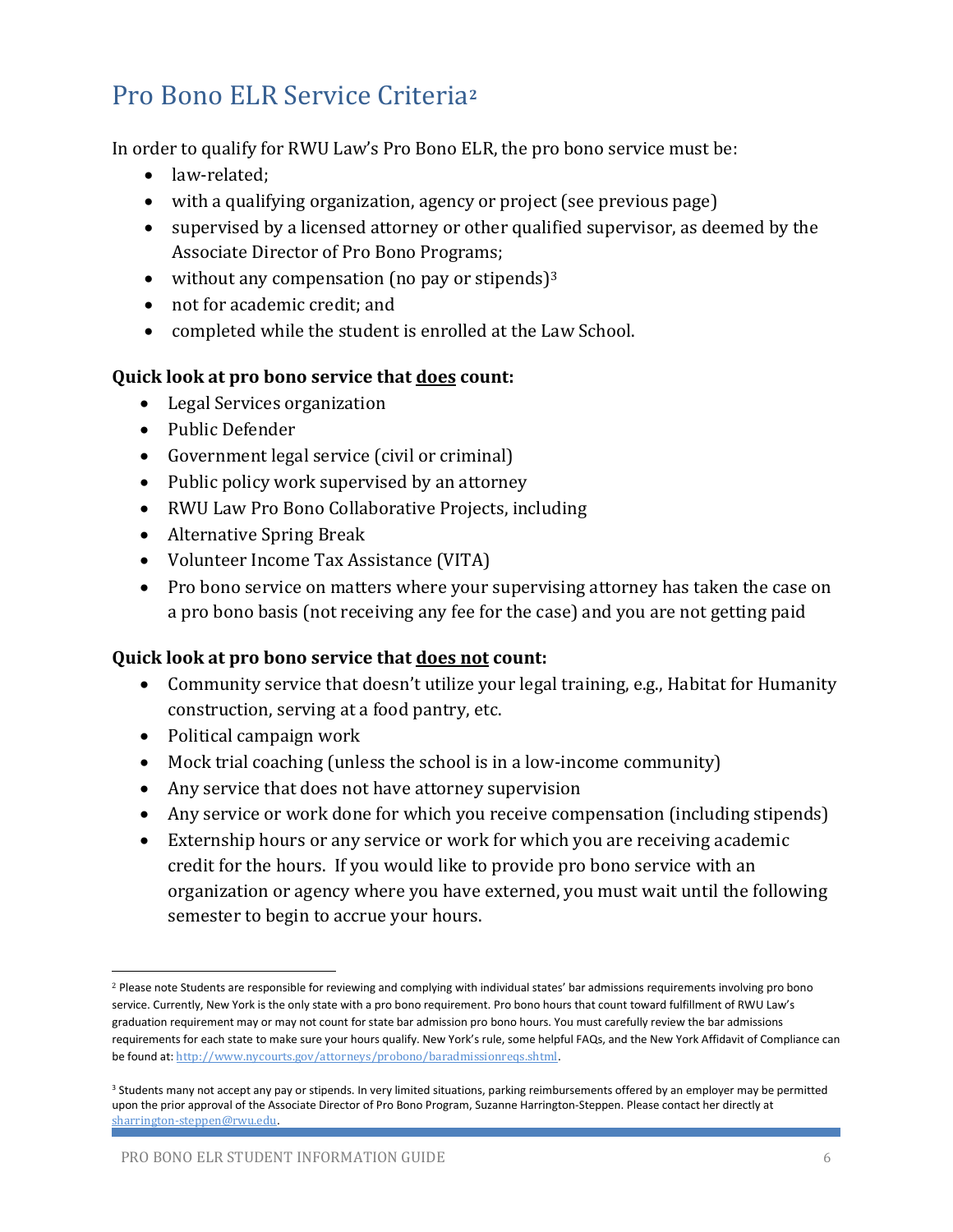# <span id="page-6-0"></span>What Specific Activities Count As Pro Bono When Tracking Hours?

#### **Training**

Training hours directly related to the pro bono service can count as long as they do not exceed your service hours. This may include required reading, watching training videos, and/or observing relevant legal practices.

#### **Legal Tasks**

Qualifying pro bono service may include: researching, drafting, conducting client intake interviews or phone calls, shadowing attorneys in court or in meetings, representation under state specific student practice rules, community education/presentations, among other work typically done by attorneys and law students.

#### **Reflective Writing and Project Meetings**

Students may count law-school initiated reflective exercises (written or during project meetings) as pro bono.

#### **Travel**

Travel time never counts toward your pro bono hours.

#### **Meal Breaks**

Meal breaks should not be included in your pro bono hours.

#### **Minimum Hours per Placement/Project**

RWU Law does not have a minimum number of hours a law student must spend on a Pro Bono ERL project. However, we highly recommend providing at least 20 hours with a project or placement so that you maximize the impact of your service and your learning experience.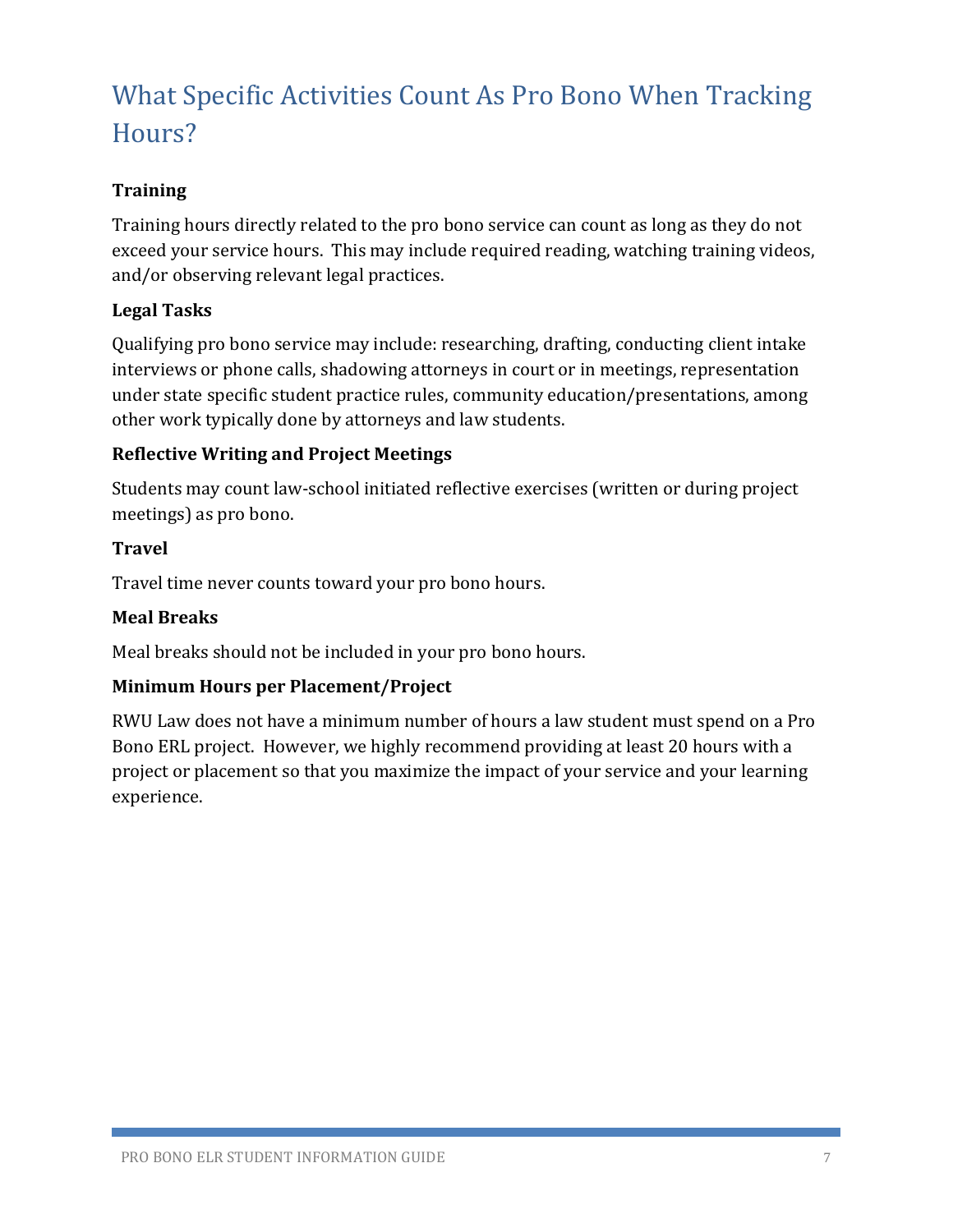# <span id="page-7-0"></span>What Are My Pro Bono ELR Options?

#### **Apply to a Community-Based Organization or Agency**

Students can apply directly to one of the over 40 pre-approved organizations and agencies, listed here: [https://law.rwu.edu/academics/feinstein-center-pro-bono-experiential](https://law.rwu.edu/academics/feinstein-center-pro-bono-experiential-education/pro-bono-experiential-learning-requirement/pro-bono-forms)[education/pro-bono-experiential-learning-requirement/pro-bono-forms](https://law.rwu.edu/academics/feinstein-center-pro-bono-experiential-education/pro-bono-experiential-learning-requirement/pro-bono-forms). Students can also request pre-approval for a self-initiated pro bono project or placement, prior to beginning service, by submitting the Pre-Approval for Student-Initiated Pro Bono Experiential Learning Requirement Form to Suzy Harrington-Steppen in the Feinstein Center for Pro Bono & Experiential Education, at [sharrington-steppen@rwu.edu.](file://rwshared/Law%20Feinstein%20Center%20RWU_S$/Shared/PRO%20BONO%20ELR/Forms%20&%20Guide/sharrington-steppen@rwu.edu)

*Community-Based Placements notes:*

- $\checkmark$  Apply to placements anytime of the year.
- $\checkmark$  Works best for students with at least one day per week to devote to pro bono.
- $\checkmark$  These placement opportunities look like traditional internships.

#### **Join a Pro Bono Collaborative Project**

The Pro Bono Collaborative (PBC) develops and facilitates pro bono legal service projects that match RWU Law students with private law firms and attorneys to provide pro bono legal assistance to community-based organizations and those they serve. For a current list of PBC projects, stop by the Feinstein Center office.

Students are screened by the Feinstein Center, but are supervised by Pro Bono Collaborative partnering law firm attorneys. Students often work in teams. If selected, students are asked to commit two semesters (with the exception of the VITA program) and can expect to work on their project between 4-15 hours per month.

*Pro Bono Collaborate Projects notes:*

- $\checkmark$  Apply in the fall and spring.
- $\checkmark$  Works best for students who would like flexible hours and are willing to commit to at least two semesters on a project.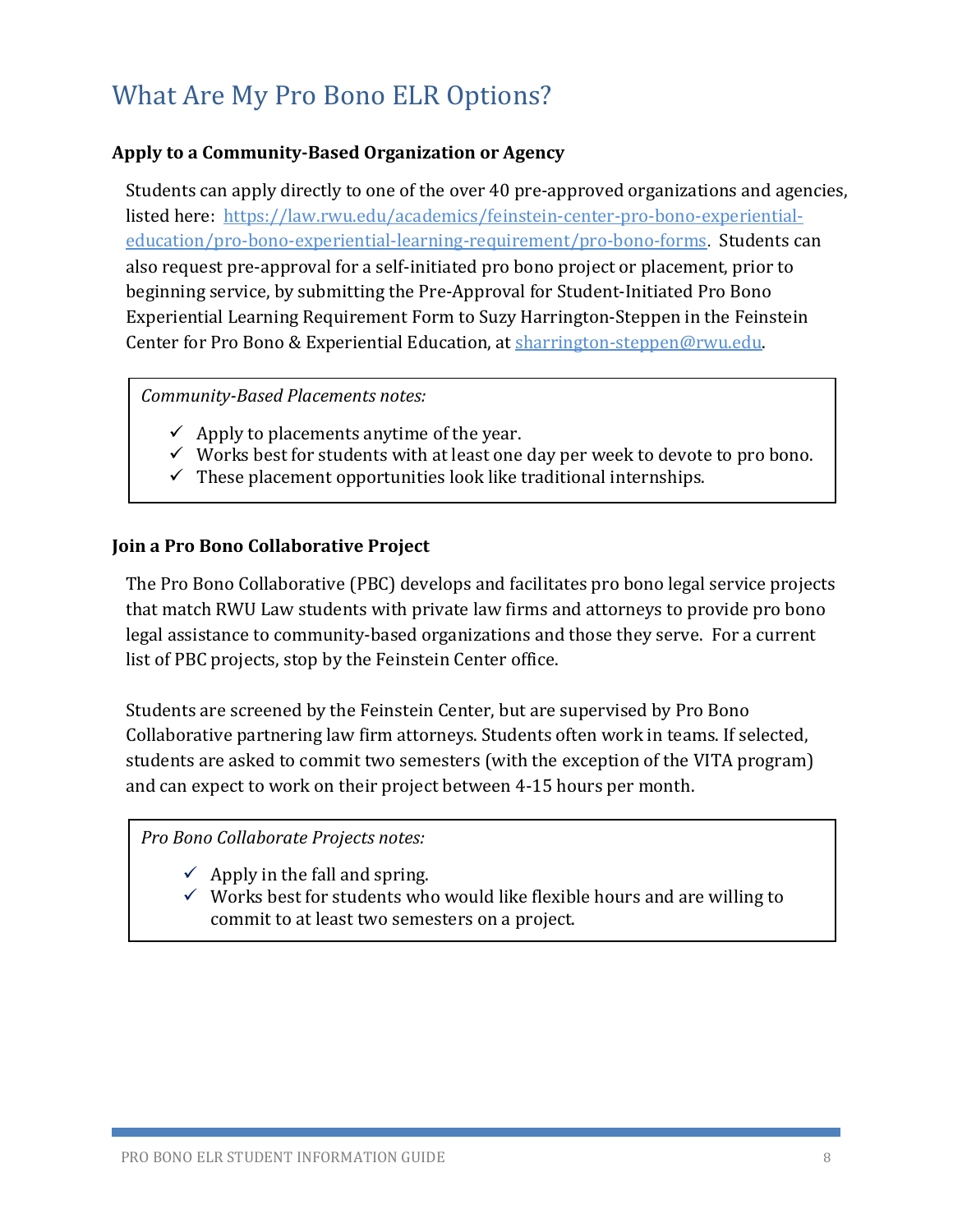#### **Participate in Alternative Spring Break**

Spend spring break fully immersed in a local or national public interest legal service project. The Alternative Spring Break (ASB) program is organized by The Association for Public Interest Law (APIL). We have several projects, in several states and in various aspects of law.

*Alternative Spring Break notes:*

- $\checkmark$  Apply over winter break.
- $\checkmark$  Works best for students who prefer to complete their 50 hours in one week.

#### **Read Your Emails and Bookmark our Pro Bono Opportunities List**

Throughout the year, the Feinstein Center sends out pro bono opportunities. These pro bono opportunities are always listed on our [Pro Bono Opportunities](https://docs.google.com/document/d/1xKbOTCXN_1OXZA_aKie6wJhaHLLgjhwUp_gV6XnHbGw/edit?usp=sharing) List. Since these opportunities are not ongoing, they are not listed on Symplicity so make sure you keep your eyes out for emails with the subject "Pro Bono Opportunity."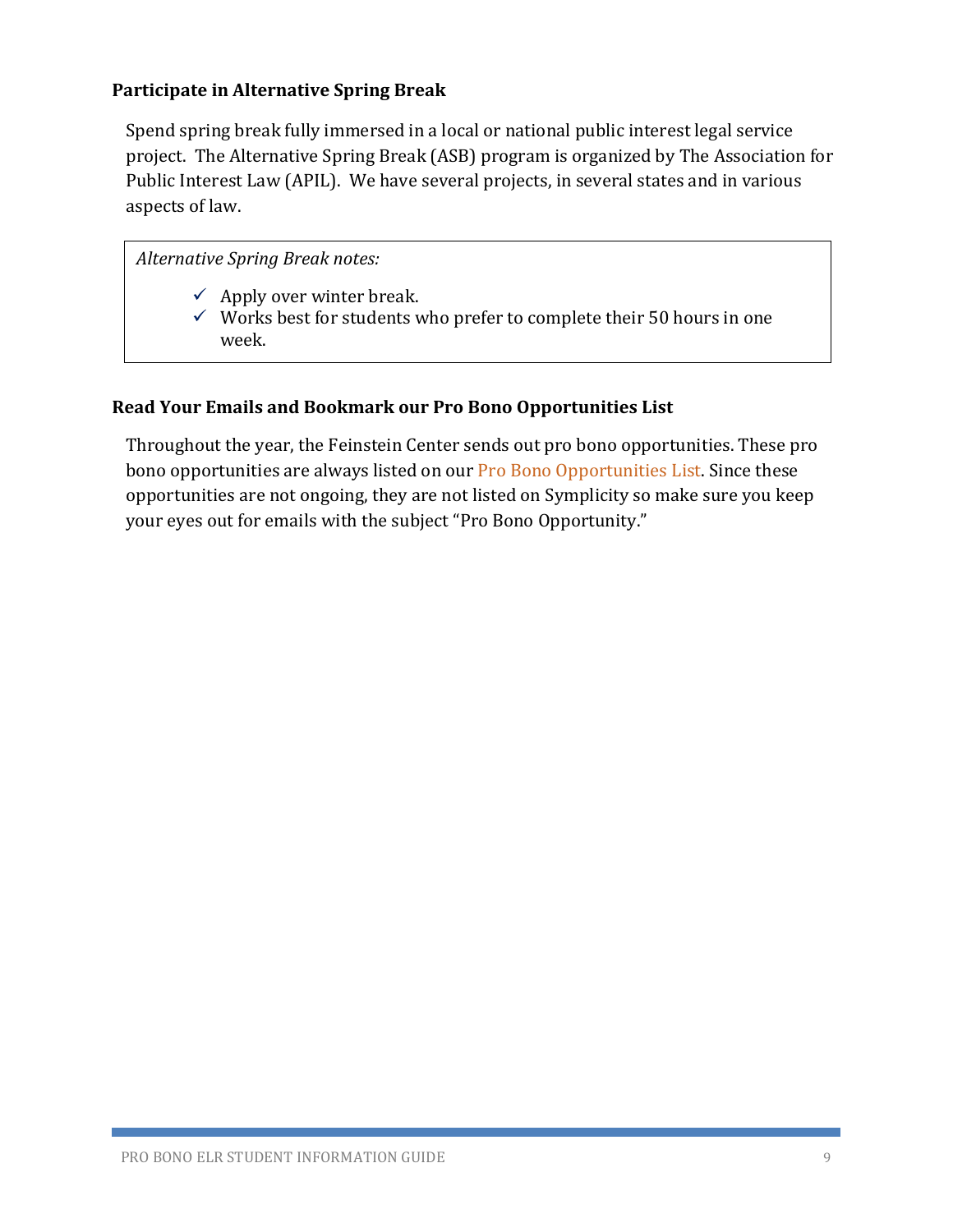# <span id="page-9-0"></span>Certifying Your Pro Bono Hours

To receive credit for completion of the 50-Hour Pro Bono ELR, students must complete all required forms online using Etrieve (must use Chrome browser) a[t https://rwucentral.etrieve.cloud/.](https://rwucentral.etrieve.cloud/)

The following online forms are required:

#### **Law Pro Bono Pre-Approval Request Form 1 (on Etrieve)**

- Must be completed and approved by the Feinstein Center prior to beginning your pro bono service.
- Submit the form online and you will receive approval with next-step instructions by email within one week.
- Once approved, start your pro bono service.
	- $\triangleright$  Be sure that you have informed your supervisor that you are seeking to satisfy RWU Law's Pro Bono Experiential Learning Requirement and that the supervisor will be required to certify your pro bono hours worked and complete a brief Supervisor Evaluation Form.
	- $\triangleright$  Review with your supervisor any potential conflicts of interest, including past, current and future employment, internships, externships, clinic enrollment and/or clerkships.
	- **Keep track you your pro bono hours (dates and times). You must keep documentation of your hours.**
	- $\triangleright$  Have your supervisor sign the Supervisor Evaluation Form at the end of your service and complete the Reflective Journal—links to these forms are included in the approval email and can also be found using the links below or on our website:
	- [https://law.rwu.edu/sites/law/files/downloads/feinstein/docs/Pro-Bono-ELR-](https://law.rwu.edu/sites/law/files/downloads/feinstein/docs/Pro-Bono-ELR-Supervisor-Evaluation-of-Student.pdf)[Supervisor-Evaluation-of-Student.pdf](https://law.rwu.edu/sites/law/files/downloads/feinstein/docs/Pro-Bono-ELR-Supervisor-Evaluation-of-Student.pdf)
	- [https://law.rwu.edu/sites/law/files/downloads/feinstein/docs/pro-bono-elr](https://law.rwu.edu/sites/law/files/downloads/feinstein/docs/pro-bono-elr-reflective-journal.pdf)[reflective-journal.pdf](https://law.rwu.edu/sites/law/files/downloads/feinstein/docs/pro-bono-elr-reflective-journal.pdf)

#### **Law Pro Bono Completion Certification Form 2 (on Etrieve)**

- After you have completed your pro bono service, you must request certification of your pro bono.
- Upload PDFs of your Reflective Journal and signed Supervisor Evaluation Form with this request.
- The Feinstein Center will review and certify your pro bono hours. You will receive an official email from us confirming that you have met the Pro Bono ELR.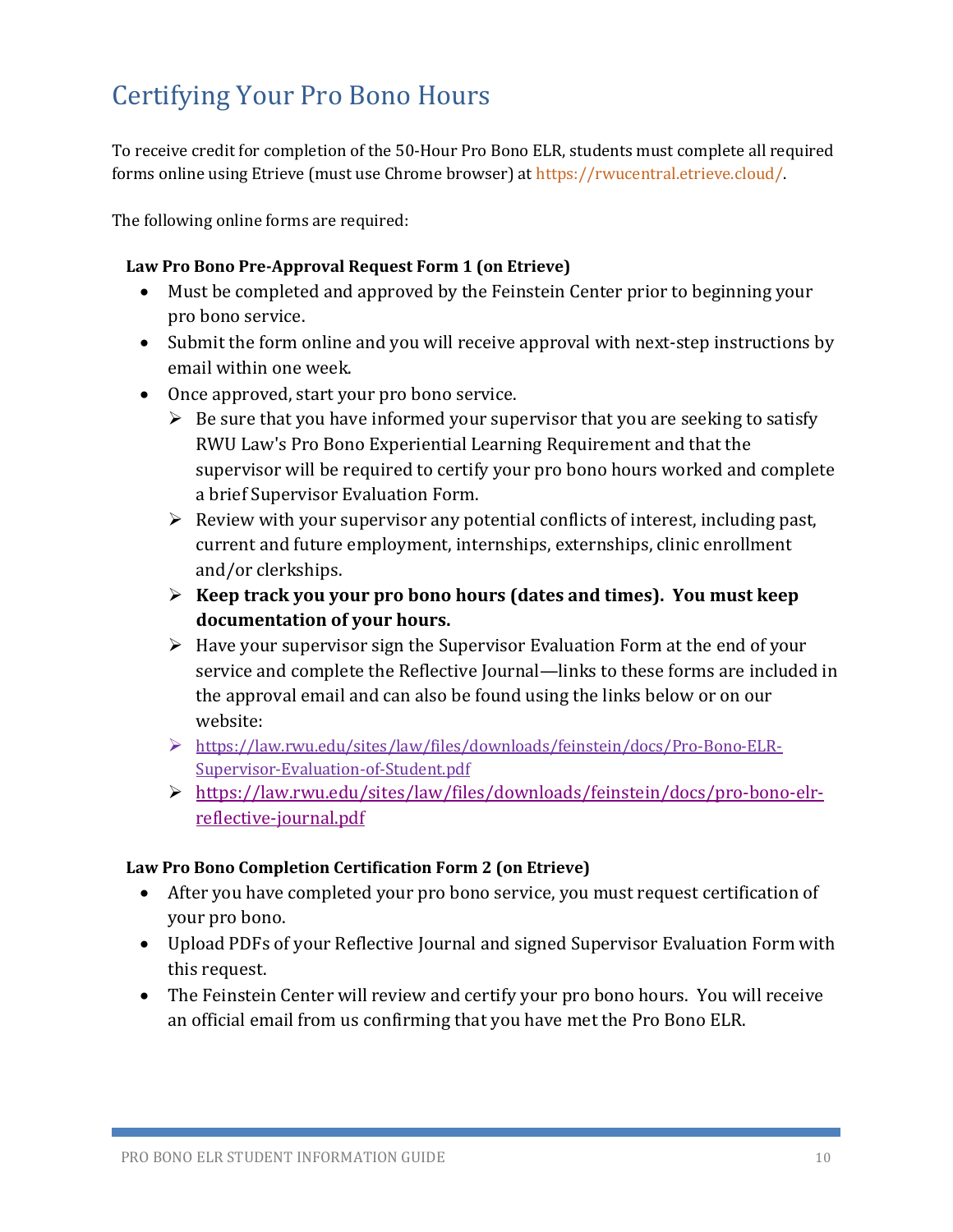#### **Additional Hours Over the Required 50**

- Once students have met the 50-Hour Pro Bono ELR, they can use the simple and quick Form 3 on Etrieve to track hours and earn 100-hour pro bono recognition.
- Form 3 on Etrieve "Additional Hours" does not require pre-approval, a supervisor evaluation form, or a final written reflection.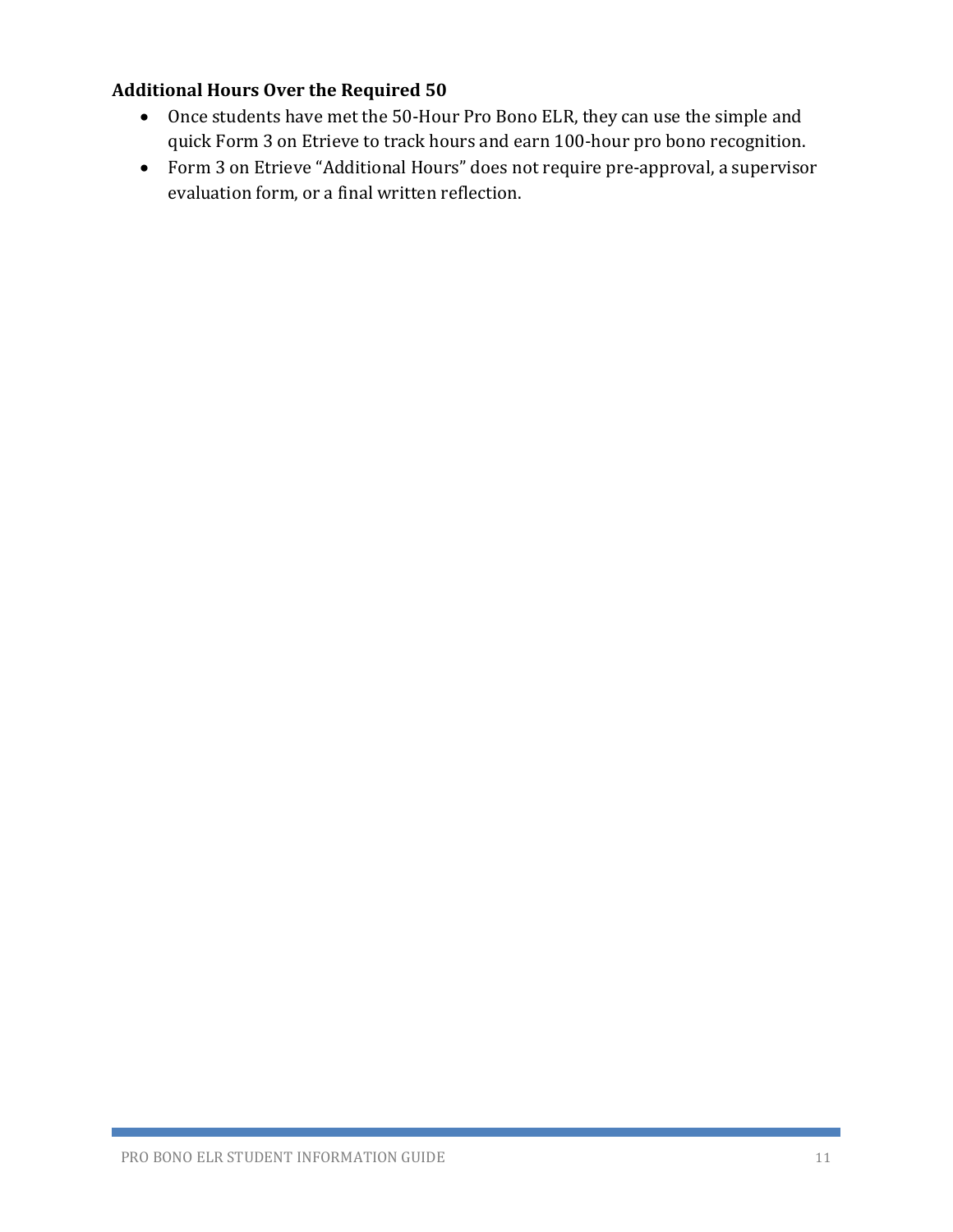# <span id="page-11-0"></span>What Are the Pro Bono ELR Deadlines?

All candidates for the J.D. degree at RWU Law must have completed at least fifty (50) hours of pro bono service and submit the required paperwork documenting their service in order to graduate.

**May Graduation Candidates** are required to have completed their pro bono service and submitted the required paperwork documenting their service at least 30 days before graduation.

**December Graduation Candidates** are required to complete their pro bono service and submit the required paperwork documenting their service at least 30 days before their last exam.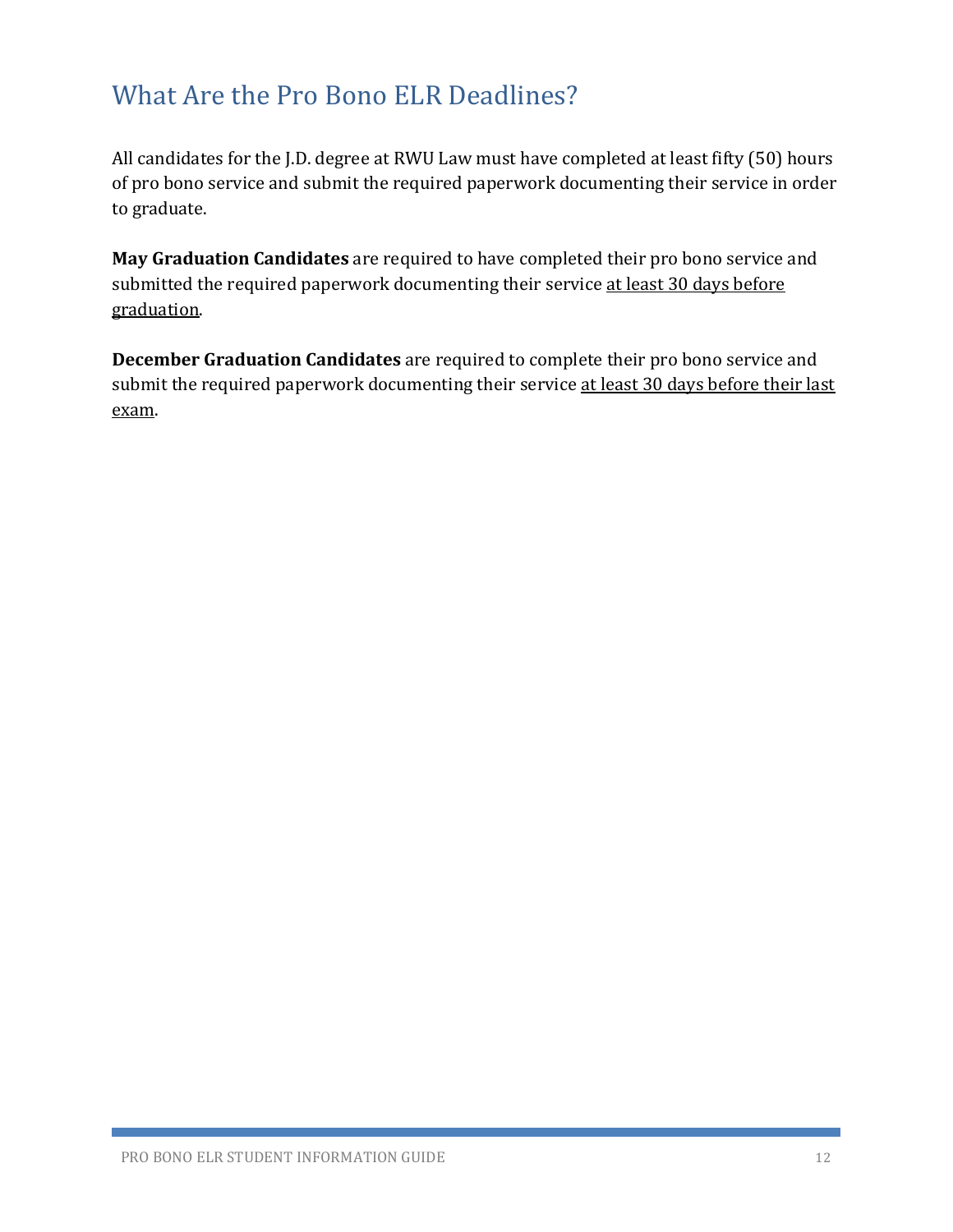# <span id="page-12-0"></span>How Do I Get the Most Out of My Pro Bono ELR?

**Understand how your placement or project fits into your professional obligation under ABA Rule 6.1.**

*For students providing service directly to low-income communities and individuals through a legal services organization, public defender's office or law school project*: Through your service, you'll see firsthand the desperate need for free legal services and you'll learn from expert public interest attorneys. Although your supervisors may be full-time public interest attorneys, the areas of the law that you will be introduced to are often in the same areas of law where you can volunteer your time as a pro bono attorney once you graduate.

*For students providing service directly to low-income communities and individuals, in partnership with a private attorney's pro bono representation:* Your service is exactly what Rule 6.1 is all about; providing access to justice to those who cannot afford to hire an attorney by assisting a private attorney who is providing pro bono representation.

*For students providing service to a government agency, the judiciary or non-profit organizations:* Your service falls within 6.1 in that you are assisting with "the delivery of legal services to organizations seeking to secure or protect civil rights, civil liberties or public rights, or charitable, religious, civic, community, governmental and educational organizations in matters in furtherance of their organizational purposes, where the payment of standard legal fees would significantly deplete the organization's economic resources or would be otherwise inappropriate." *See* Rule 6.1

#### **Think about your goals for your Pro Bono ELR.**

What do you want to learn? What do you want to observe? What do you want to do? How will you communicate these goals to your supervisor? If you are not sure what experiences will be available to you, think about how you can find this out.

#### **Ask for feedback from your supervising attorney.**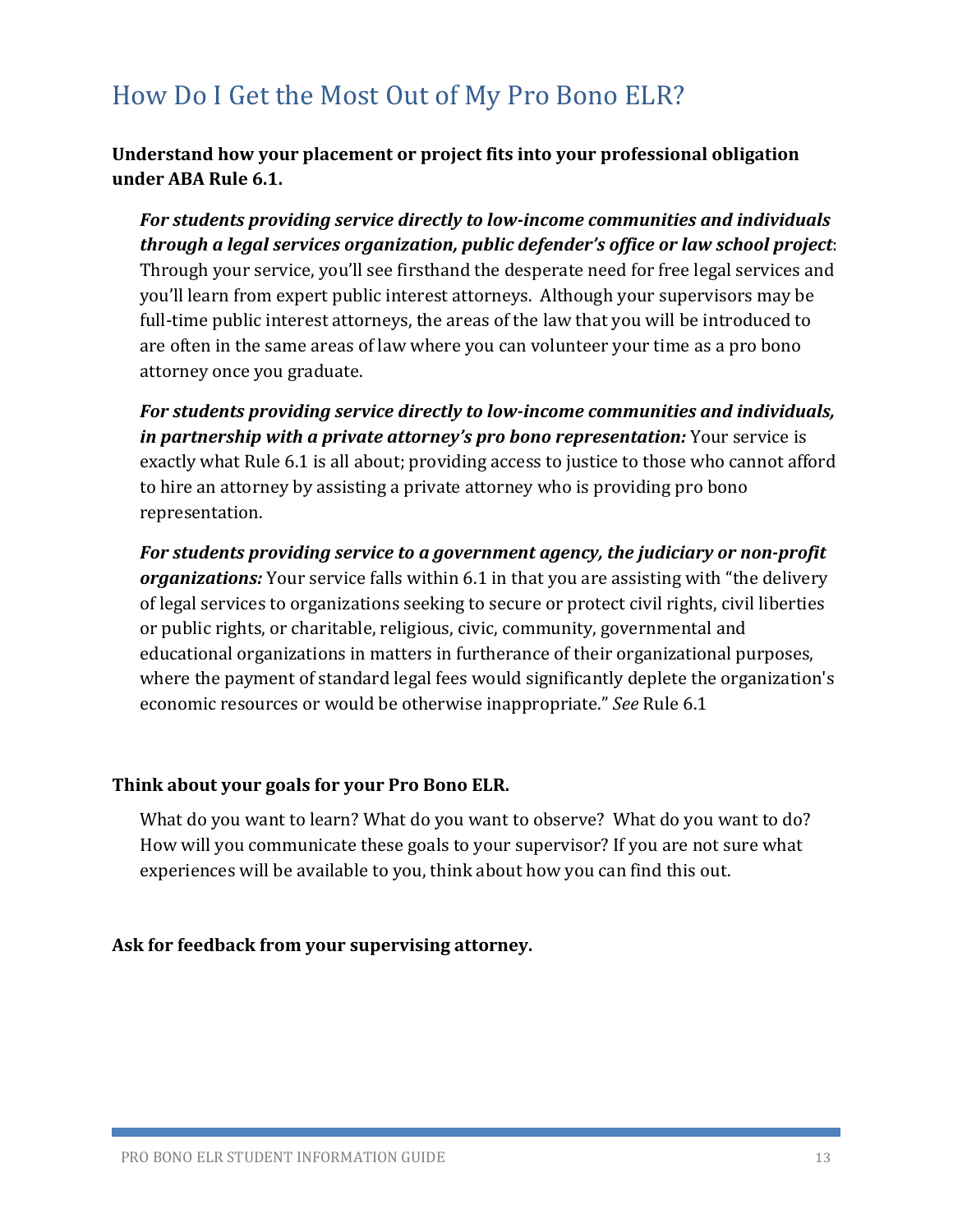#### **Reflect on what you learned, what you liked and didn't like about the experience, and how this experience fits into your professional development.**

This can be done in your final written journal which must be submitted with your Pro Bono ELR paperwork. Keep in mind your journal should be reflective, not just a description of the legal work you performed.

#### **Add your Pro Bono ELR to your resume!**

Consult the Career Development Office if you have questions.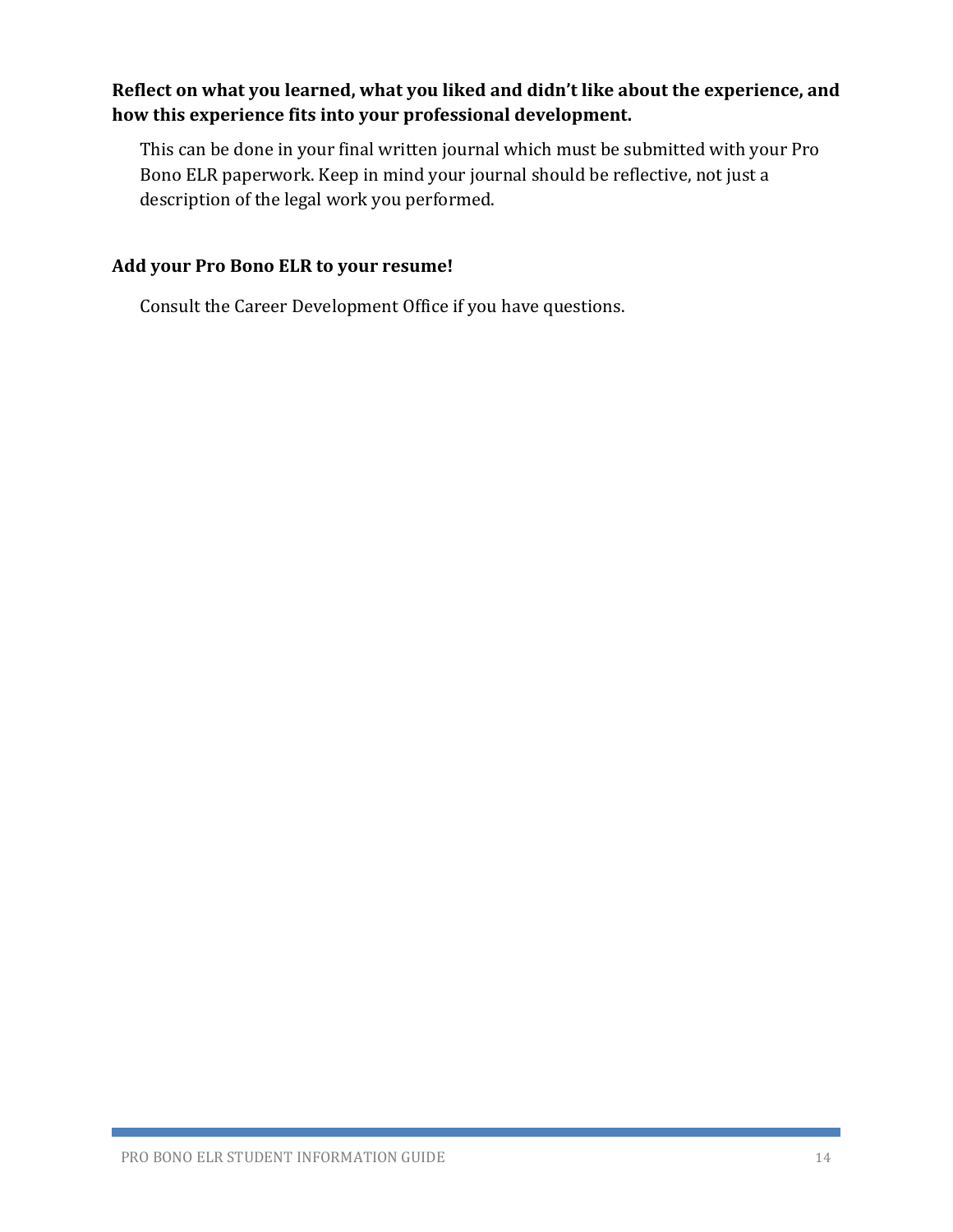# <span id="page-14-0"></span>Ethical Issues

#### **Confidentiality**

*Talking About Your Pro Bono Service (Any oral communication about your pro bono service):* Students must maintain confidentiality for all work done on pro bono matters. Your work should not be discussed with anyone other than your supervising attorney unless express permission is given by your supervisor. You should always err on the side of not disclosing information. If you have questions about what is and is not confidential, ask your supervisor for clarification. Do not discuss any facts—even general facts related to your pro bono service on any social media forum. Unless you have been explicitly asked by your supervising attorney to do so, NEVER post pictures!

*Documents (hard copies and electronic)*: It is your responsibility to ask your supervising attorney whether you can take documents (original or copies) home with you; whether you can use your personal email account to send confidential matters; and whether you can use your personal computer to work on confidential matters. Always keep in mind that when you are carrying hard copy confidential files in your bag or working on them in public spaces, you must take extra steps to ensure they remain in your control at all times.

#### **Conflict of Interest**

Students should discuss any potential conflicts of interest (based on previous, concurrent or future paid employment, internships, clerkships, clinics or externship, that the student may be engaged in at another law office, agency or organization, including any upcoming interviews) with their supervising attorney at the outset of the pro bono placement. **WRITE DOWN THE MATTERS YOU WORK ON.** In the future you may have to run conflicts checks with future employers or externship placements. You will need to know the names of the cases that you worked on for during your pro bono service. Your supervising attorney will be the final decision maker about whether there are conflicts and how to handle them.

#### **Unauthorized Practice of Law**

You may never give legal information or advice to any person or client without the express prior authorization of your supervising attorney. It is good practice to begin any client meeting by introducing yourself as a law student and stating that you cannot give advice. As a law student, you run a much higher risk than you did before you became a law student that others may perceive you as a lawyer or someone who can give legal advice. Please be careful not to cross the line from being helpful to providing legal advice.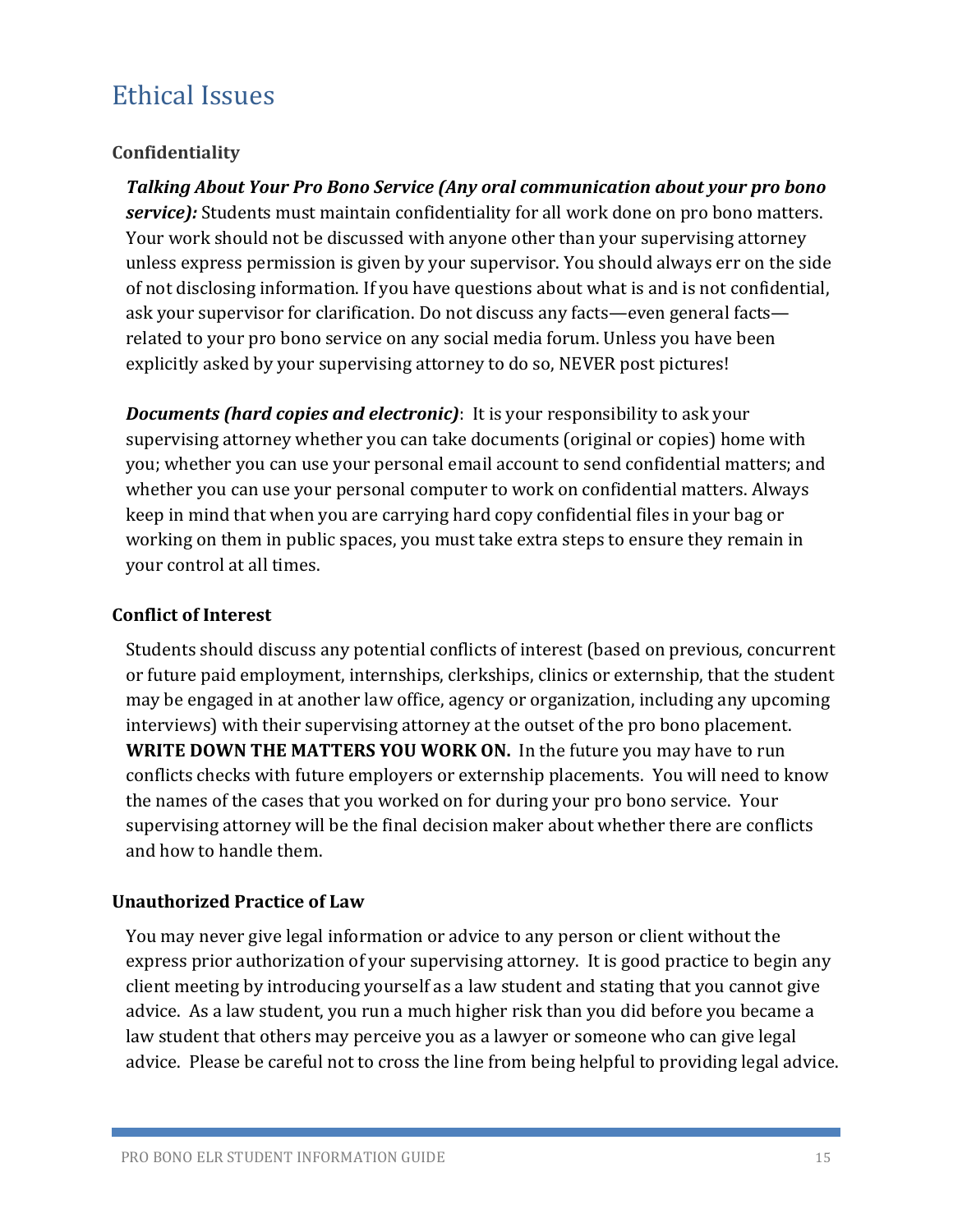# <span id="page-15-0"></span>Professionalism Tips

#### **Dress**

The first time you meet your supervising attorney dress formally, or ask in advance about the dress code. If you do not know what "business casual" means, err on the side of formality. When in doubt, wear a suit.

#### **Social Media and Cell Phones**

Do not text, Facebook, Tweet, or use other personal forms of communication when you are at a pro bono placement or project. If you must use your phone, be quick and discrete.

#### **On Time Means Early**

Always arrive 10-15 minutes early. If you cannot make it to a scheduled pro bono meeting or weekly event, call and email your supervising attorney as far in advance as possible.

#### **Stay In Touch**

It is YOUR duty to remain in touch with your supervisor. Emailing once or twice and then giving up is not sufficient. Attorneys are extraordinarily busy. Keep emailing polite reminders.

#### **If Problems Arise**

Contact Suzanne Harrington-Steppen, Associate Director of Pro Bono Programs, with any problems or concerns that arise during your pro bono service.

#### **Satisfactory Performance**

If a student does not complete the pro bono work or project to the satisfaction of the supervisor and the Associate Director of Pro Bono Programs, the hours worked will not count toward the Pro Bono ELR.